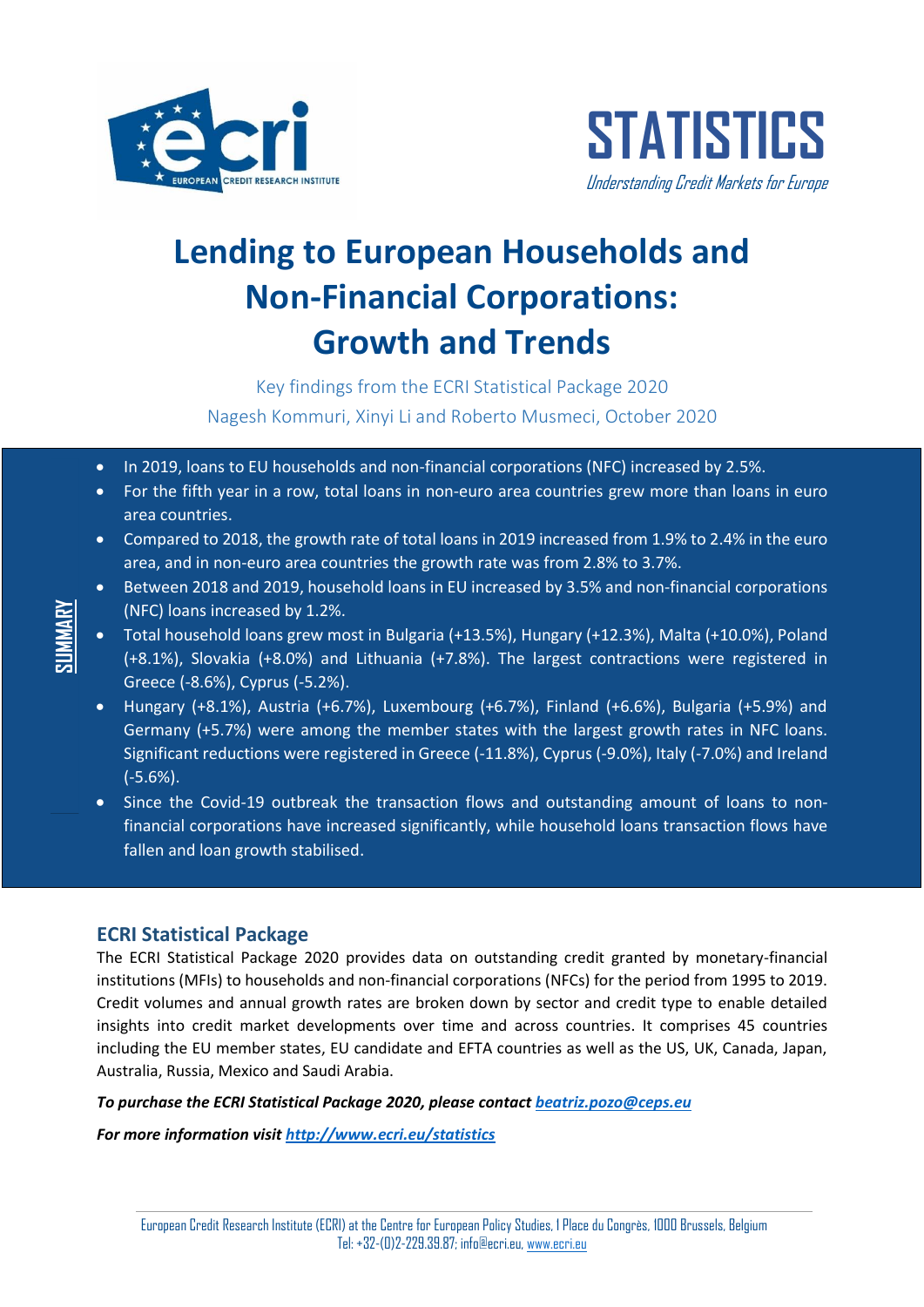## **1. Total loans to households and non-financial corporations**

In 2019, the volume of outstanding loans to households and non-financial corporations (NFCs) in the EU reached €11,600 bn, which is approximately 83.8% of EU GDP. Compared to the previous year, loans increased by 2.5%. 2019 was the fifth consecutive year of expansion in outstanding loans.

Overall, 86% of EU loans originate from euro area member states<sup>1</sup> and the remaining 14% from non-euro area member states.<sup>2</sup> Between 2018 and 2019, the total loans growth rate increased from 1.9% to 2.4% in the euro area, and in non-euro area countries it increased from 2.8% to 3.7% (see [Figure 1\)](#page-1-0). The trend registered in the credit market reflects the broader economic development in the euro area and non-euro area countries. The GDP growth rate decreased from 3.3% to 2.4% between 2018 and 2019 in the euro area and increased slightly from 3.9% to 4.2% in non-euro area countries.

Overall, about 64.9% of total outstanding amount of EU loans is held by the four major countries in the EU, namely, France (20.8%), Germany (23.3%), Italy (10.8%) and Spain (9.7%).



<span id="page-1-0"></span>

*Source:* ECRI Statistical Package 2020.

Looking across member states, indebtedness increased in 10 countries, remained almost the same in 2 and decreased in 15 member states between 2018 and 2019 (see [Figure 2\)](#page-2-0). The most significant year-on-

<sup>&</sup>lt;sup>1</sup> The euro area covers the 19 European Union (EU) member states that have adopted the euro as their official currency, namely: Austria (AT), Belgium (BE), Cyprus(CY), Estonia (EE), Finland (FI), France (FR), Germany (DE), Greece (EL), Ireland (IE), Italy (IT), Latvia (LV), Lithuania (LI), Luxembourg (LU), Malta (MT), the Netherlands (NL), Portugal (PT), Slovakia (SK), Slovenia (SI) and Spain (ES).

<sup>&</sup>lt;sup>2</sup> Non-euro area member states include the eight EU member states that did not adopt the euro as their official currency: Bulgaria (BG), Croatia (HR), Czechia (CZ), Denmark (DK), Hungary (HU), Poland (PL), Romania (RO) and Sweden (SE).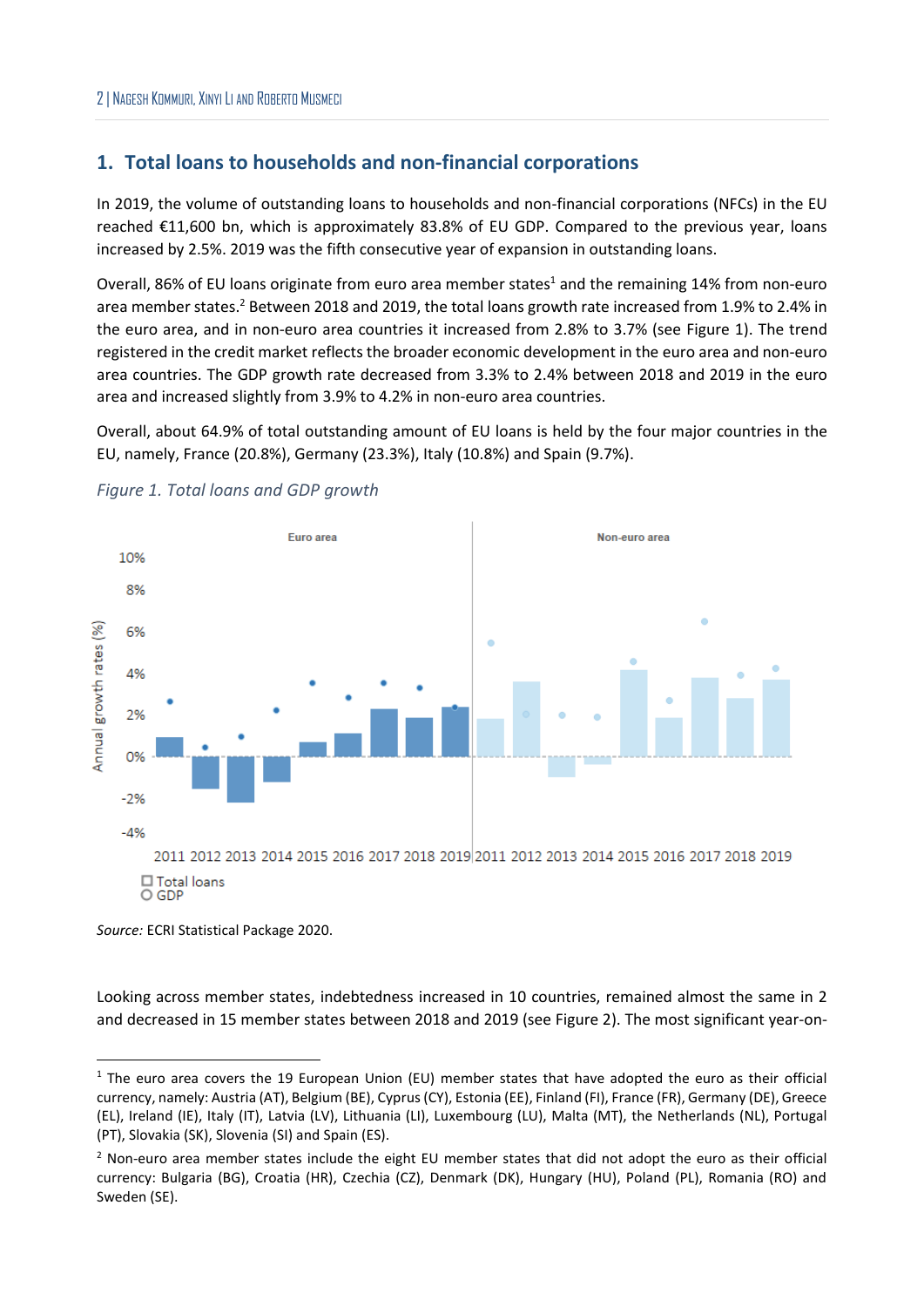year decreases in total outstanding loans to GDP are noted in Cyprus (-17.8%), Greece (-10.5%), Spain (- 3.9%), Portugal (-3.4%), the Netherlands (-3.2%), Italy (-3%), IE (-2.7%) and EE (-2.6%). Luxembourg (+2.6%), Germany (+2.5%), France (+2.5%), Sweden (+2.2%), Austria (+2%), Finland (+1.1%) and Hungary (+1.3%) experienced a decline.



<span id="page-2-0"></span>*Figure 2. Total loans as percentage of GDP, 2018-19*

*Source:* ECRI Statistical Package 2020.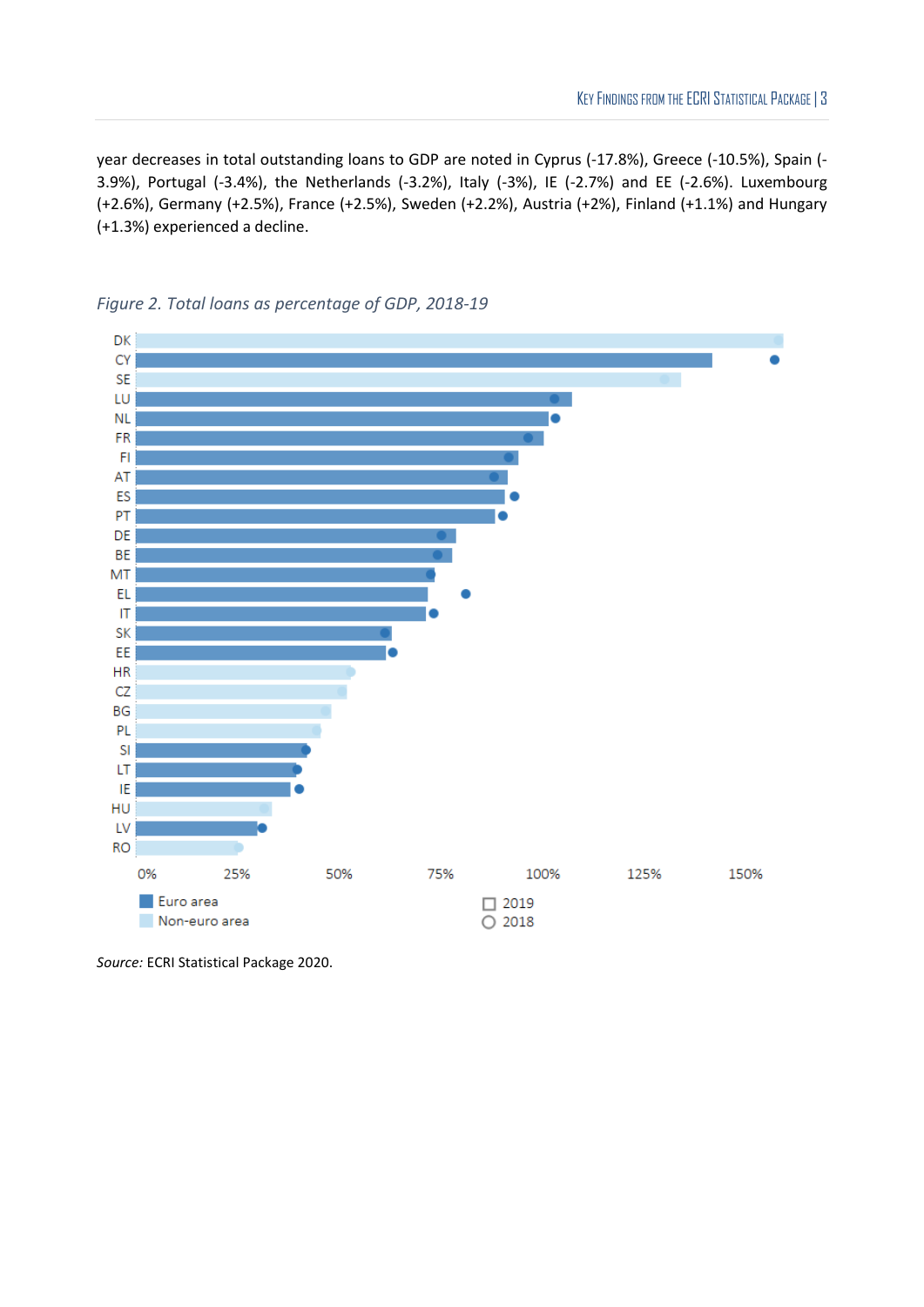#### *Box 1. Total outstanding loans, EU vs US*

In 2019, total outstanding loans to households and NFCs amounted to €11,584 bn in the EU and to €29,824 bn in the US, which is equivalent to 83.6% and 156% of GDP respectively.

Between 2011 and 2019, the EU credit market was relatively volatile, with three years of contraction (from 2012 to 2014) followed by five years of expansion (se[e Figure 3\)](#page-3-0). Over the same period, the US credit market increased steadily.



<span id="page-3-0"></span>*Figure 3. Total loans and GDP growth*

## **2. Total lending to households**

In 2019, total lending to households in the EU amounted to €6,902 bn, which accounts for approximately 50% of EU GDP. Compared to 2018, household loans in the EU increased by 3.5% in 2019.

The household loans growth in 2019 was 3.5% in the euro area and 4.1% in the non-euro area. Both had a larger growth rate than in 2018. The household loan growth rate accelerated in the euro area from 2.4% in 2018 to 3.5% in 2019, while it increased during the same time from 2.2% to 4.1% in the non-euro area (see [Figure 4\)](#page-4-0). These differences do not follow the overall trend of gross disposable income in both the euro area and non-euro area.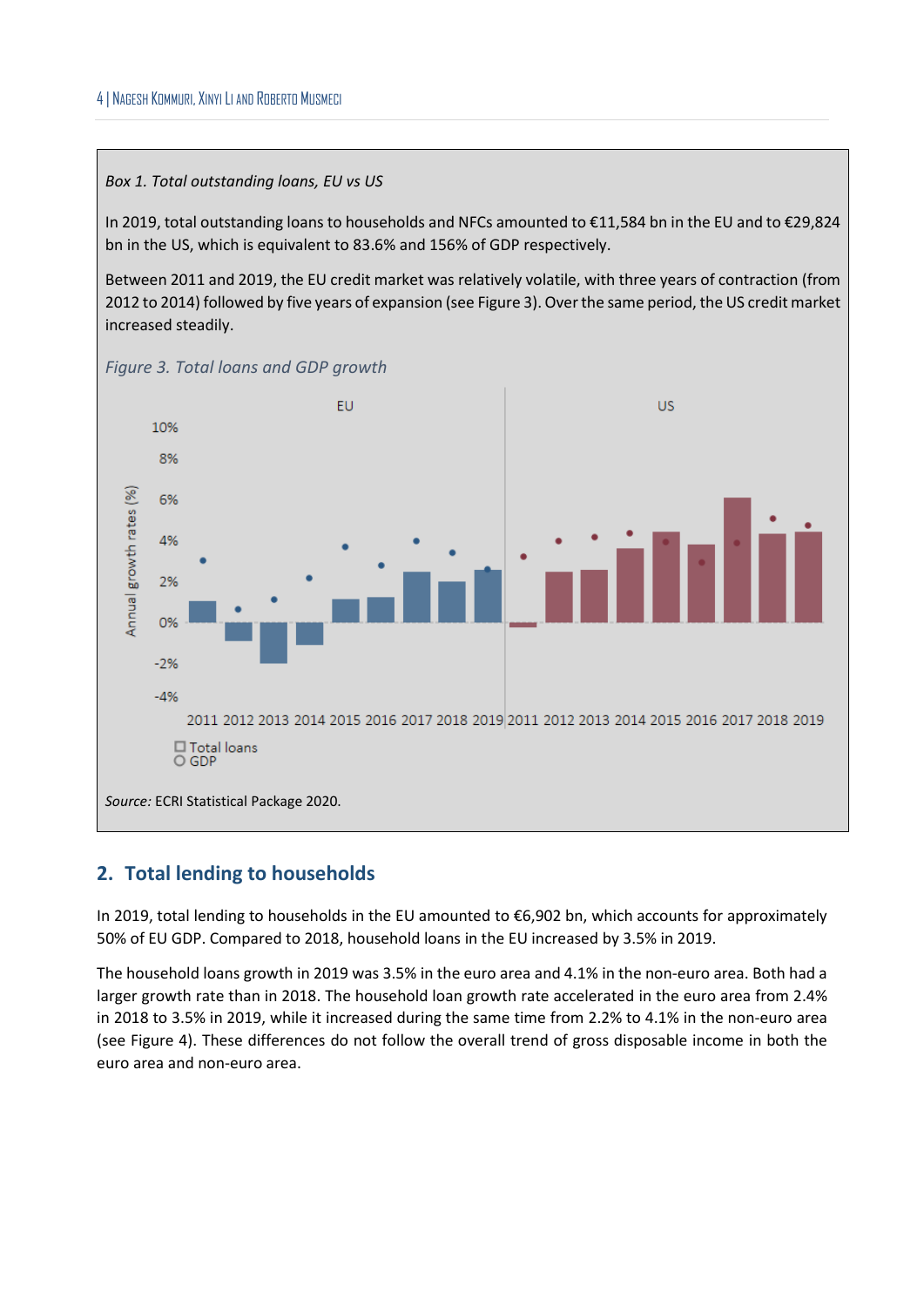

<span id="page-4-0"></span>*Figure 4. Total loans to households and gross disposable income (GDI) growth*

During the period 2016-19, household loans grew consistently in the euro area more than in the non-euro area. In 2016-19, growth rates followed roughly the same trend, registering a slowdown in 2018 and an acceleration in 2019.

Compared to 2018, total outstanding loans to households increased in 23 member states; Bulgaria (+13.5%), Hungary (+12.3%), Malta (+10.0%), Poland (+8.1%), Slovakia (+8.0%) and Lithuania (+7.8%) were the member states with the highest growth rate. By contrast, the largest decrease occurred in Greece (- 8.6%), Cyprus (-5.2%) and Spain (-0.5%) (se[e Figure 55](#page-4-1)).



<span id="page-4-1"></span>*Figure 5. Total loans to households, percentage change 2018-19*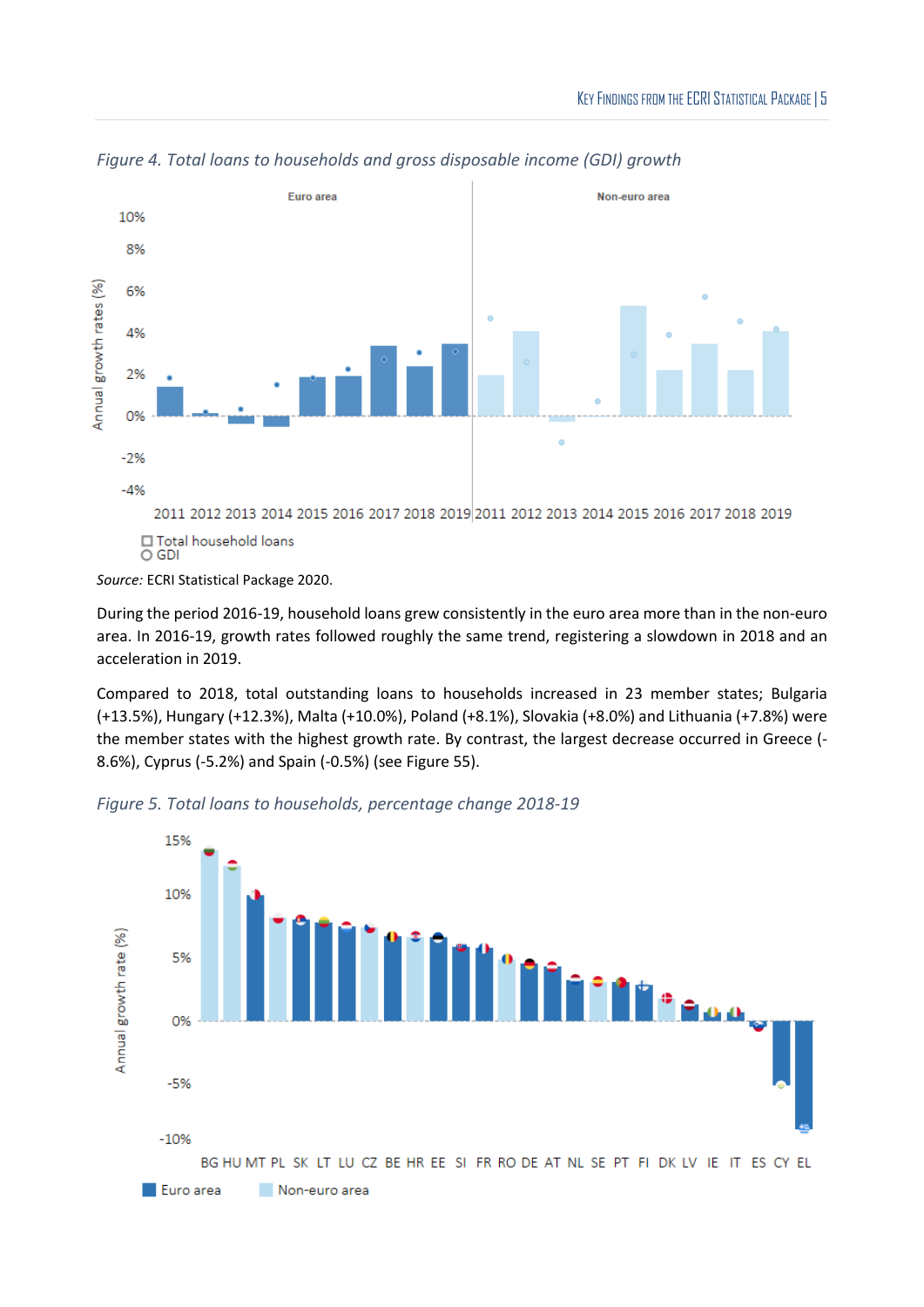Turning to household indebtedness, in 2019 household loans accounted for 81% and 97% of their total gross disposable income in the euro area and non-euro area respectively.

Reductions in household loans as a percentage of disposable income were registered in Cyprus (-15.8%), Greece (-7.5%), Spain(-5.7%), Ireland (-4.8%), Portugal (-2.7%), Latvia (-2.2%), Romania (-1.6%) and Estonia (-1.1%). Conversely, as a percentage of disposable income, household indebtedness increased in Luxembourg (+9.3%), Denmark (+5.3%), Sweden (+5.1%), Bulgaria (+2.7%), Germany (+2.3%), France (+1.9%) and Hungary (+1.4%) but remained stable in Slovakia (+0.6%), Slovenia (-1.4%), Lithuania (+0.2%), Belgium (-0.1%) and Austria (-0.1%).





*Note:* For Malta and Croatia the final consumption of households is used instead of GDI. *Source:* ECRI Statistical Package 2020.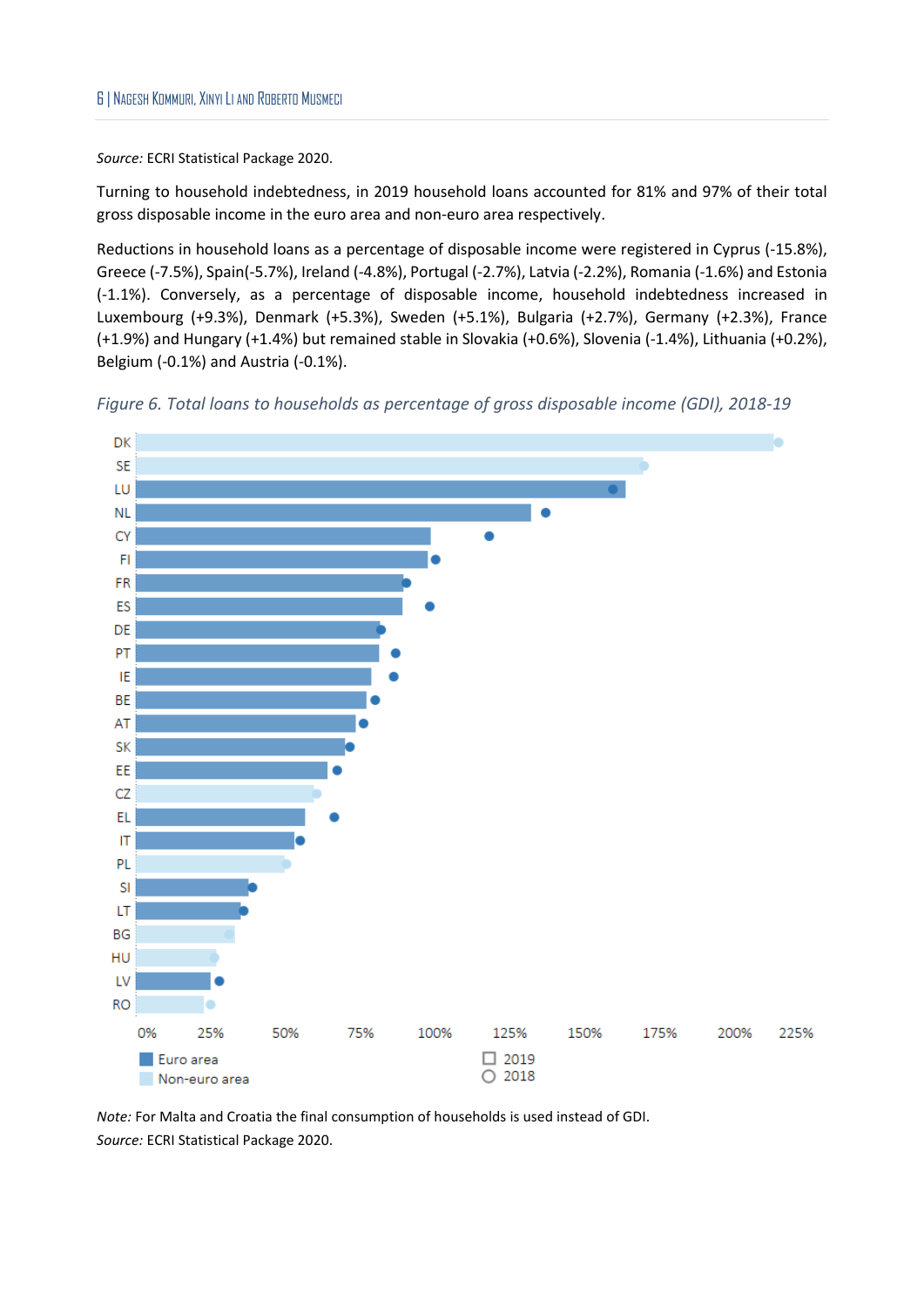In 2019, approximately 76.5% of the household loans in the euro area were housing loans, while the remaining loans were divided equally between consumer loans and other loans. The share of housing loans in the non-euro area is greater (at 80.2%), while consumer loans account for about twice the share of other loans.

During 2010 and 2019, the share of other loans decreased significantly while the share of housing loans increased (see [Figure 7\)](#page-6-0). Compared to 2010, the share of consumer loans declined slightly.



<span id="page-6-0"></span>

*Source:* ECRI Statistical Package 2020.

## **3. Total lending to non-financial corporations**

In 2019, total lending to NFCs in the EU amounted to €4,681 bn, accounting for 40% of total loans and equivalent to 34% of EU GDP. Since 2016, loans to NFCs in the EU registered an expansion, with a growth rate ranging from 0.4% to 1.5%.

The NFC loans in the non-euro area have grown more than in the euro area every single year since 2011. Nevertheless, the NFC loans in the non-euro area decreased in 2019 for the second consecutive year, but remained well above the NFC loan growth in the euro area (se[e Figure 8\)](#page-7-0). Between 2018 and 2019 the NFC loans growth rates in the euro area dropped from 1.2% to 0.9%. Over the same period, NFC loans growth rates in the non-euro area decreased from 3.8% to 3.1%.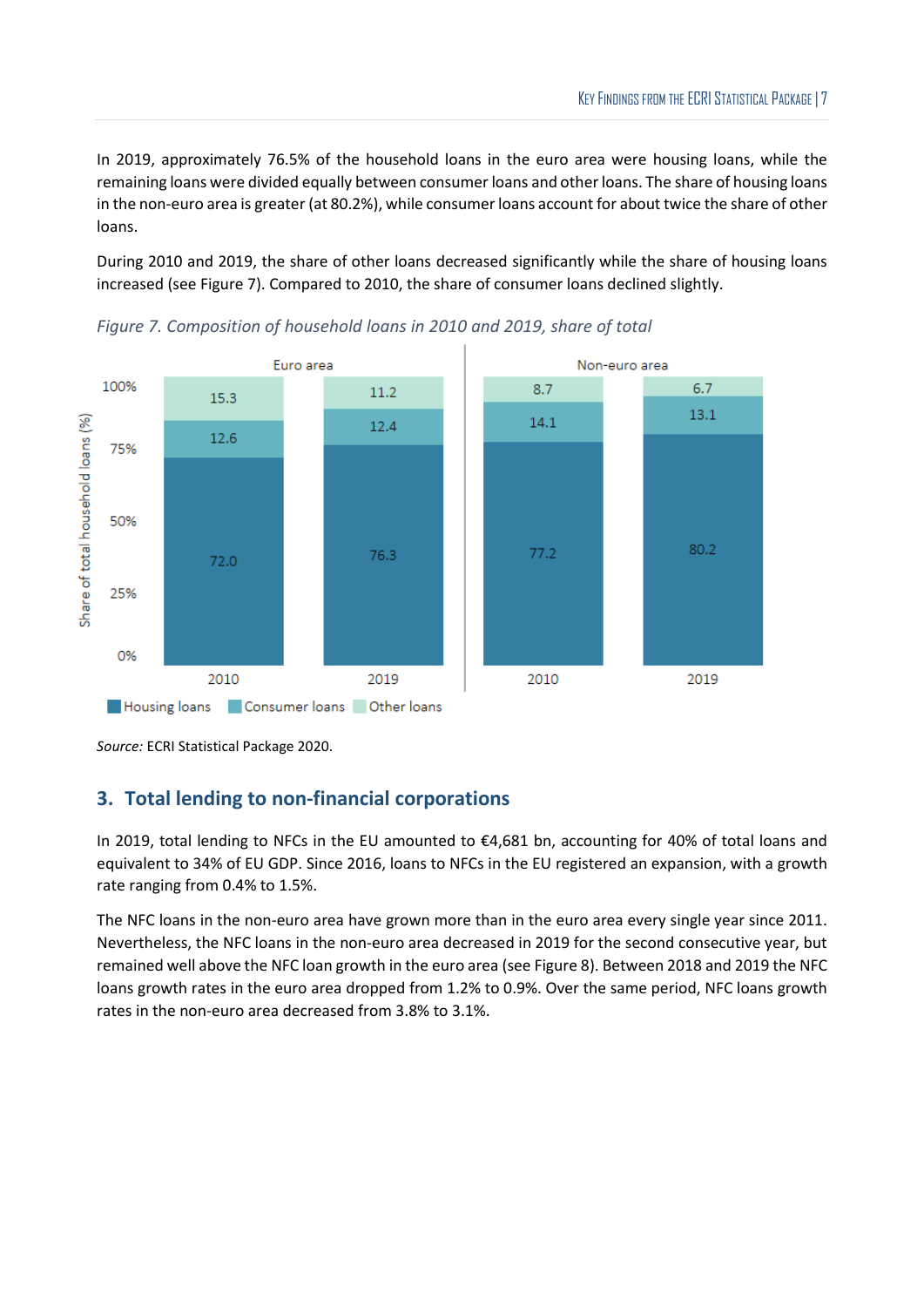

<span id="page-7-0"></span>

Between 2018 and 2019, NFC loans increased in 16 member states and decreased in 11 member states (see [Figure 9\)](#page-7-1). The highest growth rates were registered in Hungary (+8.1%), Austria (+6.7%), Luxembourg (+6.7%), Finland (+6.6%), Bulgaria (+5.9%) and Germany (+5.7%). Growth rates ranging between 1% and 5% were registered in Belgium, France, Sweden, Slovakia, Denmark, the Czech Republic, Malta, Romania and Slovenia. Limited decreases of between 1% and 2% were registered in Latvia (-0.2%), Estonia (-0.5%), Croatia (-1.0%) and Lithuania (-1.7%). However, significant reductions in NFC loans were registered in Greece (-11.8%), Cyprus (-9.0%), Italy (-7.0%), Ireland (-5.6%) and the Netherlands (-3.7%).



<span id="page-7-1"></span>*Figure 9. Total loans to non-financial corporations*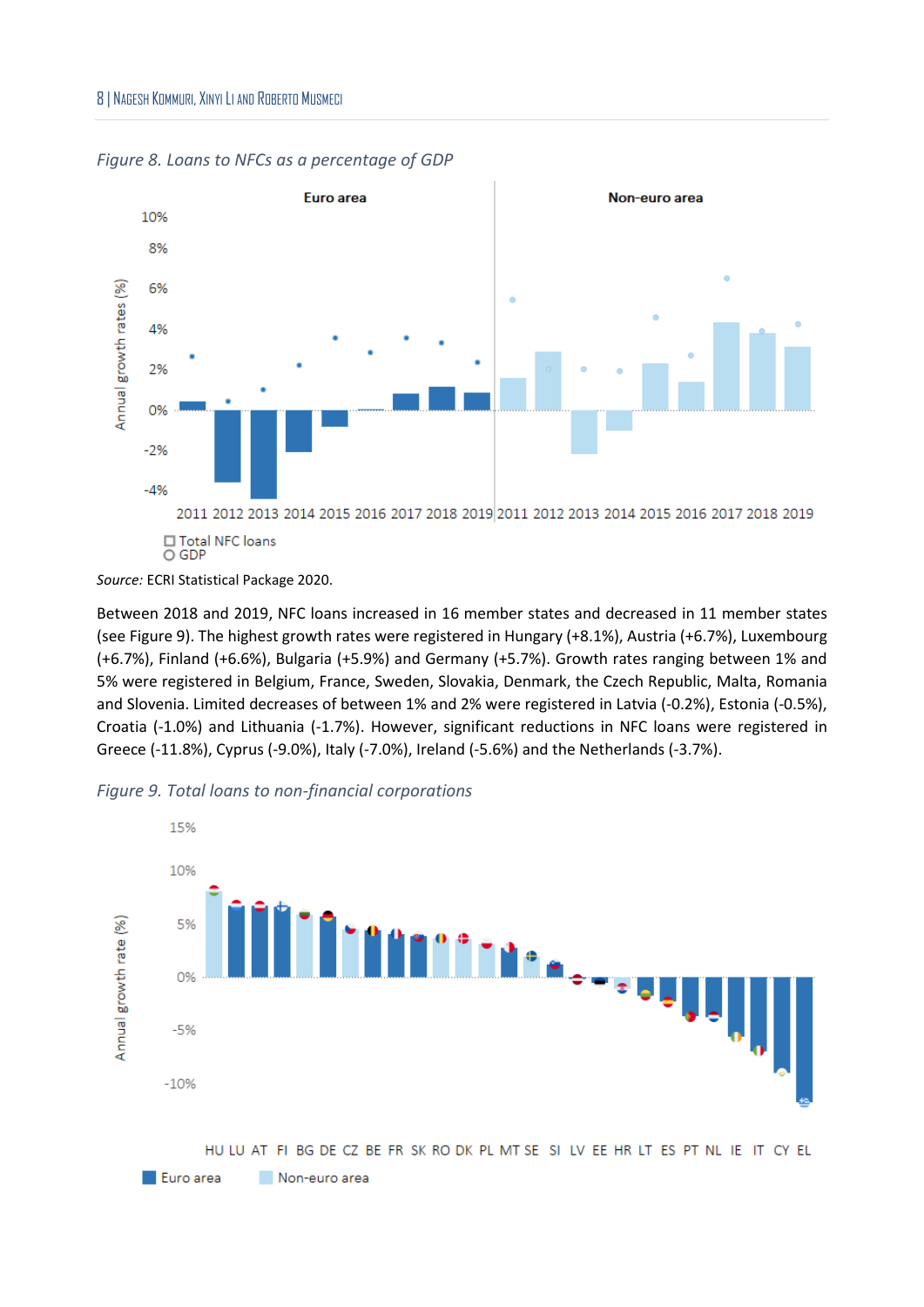#### **4. Impact of Covid-19**

The Covid-19 pandemic and related lockdowns have had a huge impact on the lending to NFCs, while household lending transactions have fallen.

There has been a significant increase in the outstanding amount of loans to NFCs since March 2020 (yearon-year growth). The annual growth in outstanding amounts increased from 1.2% in February to 3.0% in March 2020. This growth was accompanied by a substantial increase in transaction flows.

*Figure 10. Change in outstanding amount to non-financial corporations*



*Note*: The figure above shows the year-on-year annual growth of the outstanding amount to NFCs in the EU27 (excluding Greece).

Outstanding loan amounts to households decreased in response to Covid-19; namely from 3.8% in February to 3.0% in March 2020. The number of household loans decreased significantly with the introduction of lockdown measures.

The lending to both NFCs and households is affected by Covid-19 related measures from governments and the financial sector (e.g. credit guarantees, payment moratorium).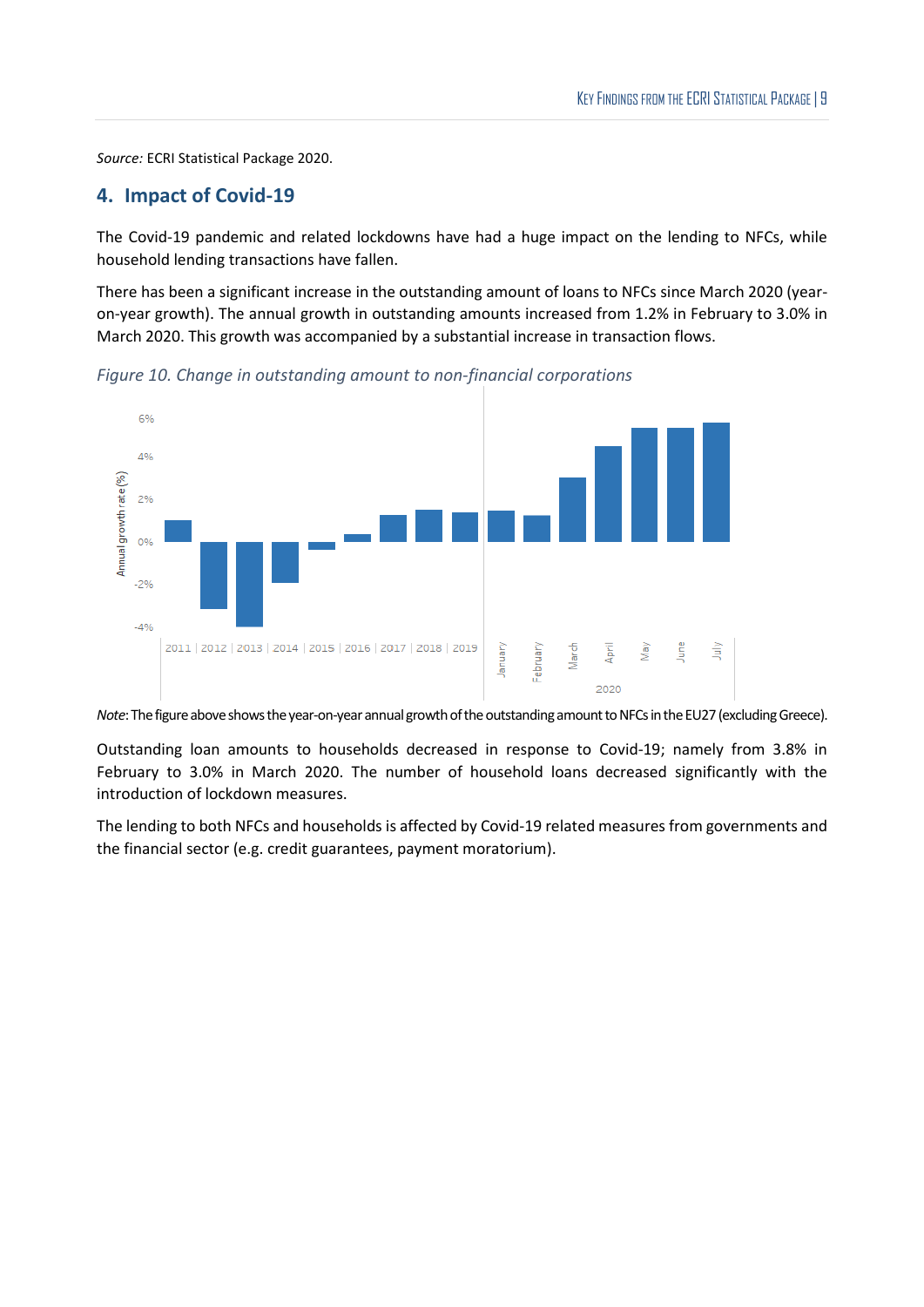#### 10 | NAGESH KOMMURI, XINYI LI AND ROBERTO MUSMECI



*Figure 11. Change in outstanding amount to households*

*Note*: The figure above shows the year-on-year annual growth of the outstanding amount to households in the EU27 (excluding Greece).